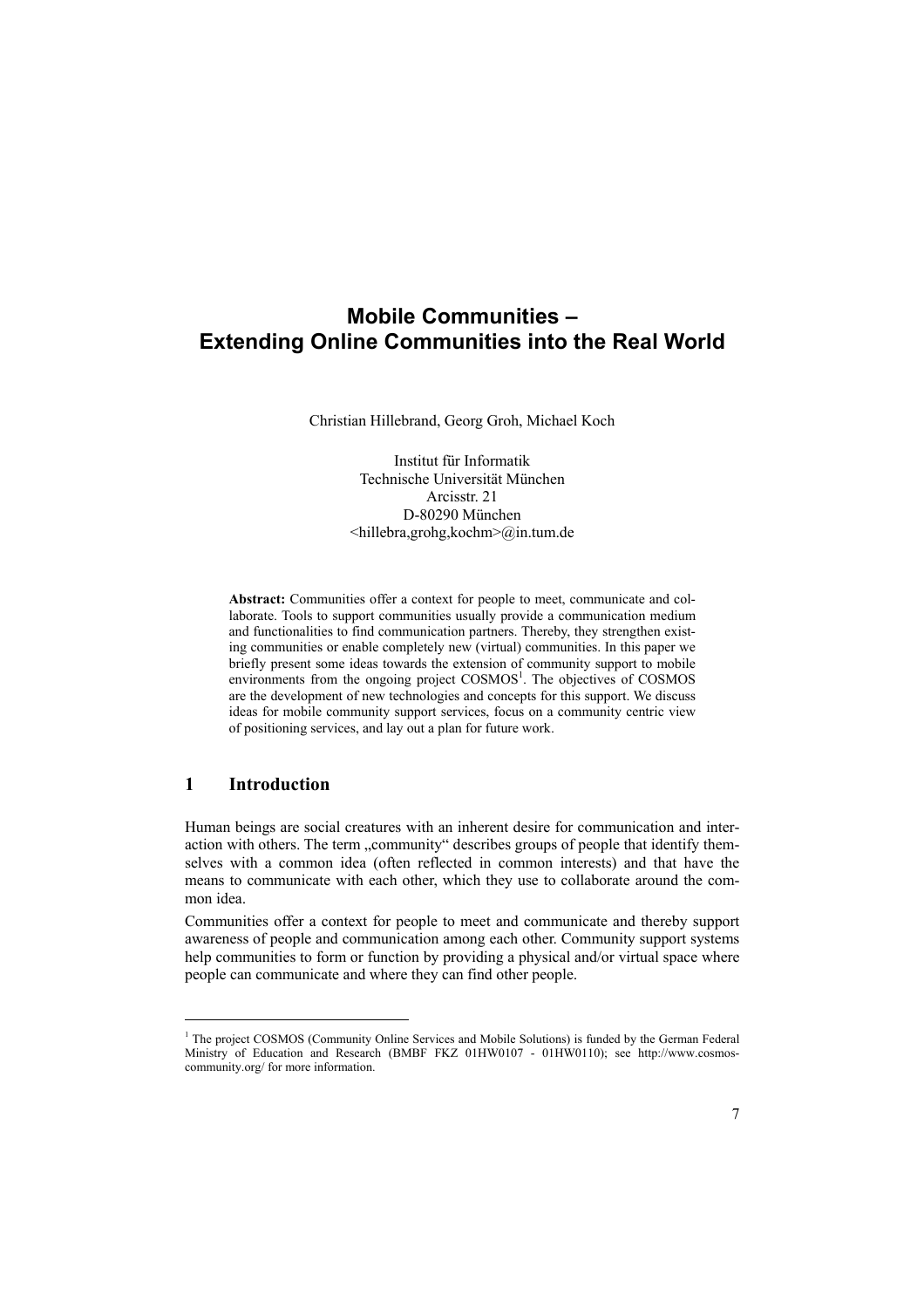A functioning community depends on the active participation of a significant percentage of its members. Hence, the availability and modality of access to the community support infrastructure can be considered a major issue, because only a broad participation in the community activities can sustain the functioning of the community. However, experience so far demonstrates that the common user base of community support systems is mainly composed of computer literate individuals, accessing the network with an already existing desktop computer at home or at the workplace. In fact, from the technology point of view community support systems are often based on large bulletin boards and the main user interface is usually a Web browser.

Electronic community support has been, till now, determined by boundaries of stationary computers and desktop based user interfaces. Ubiquitous computing and mobile computing are addressing these boundaries and offer possibilities for enlarging the reach of community support systems. In addition to enlarging the reach, mobile interfaces open completely new fields for community support – new functionalities and new scenarios can be contrived.

The new possibilities (new functionalities, new user groups, new situations where community support systems can be accessed) require the development of new service types and of new technological solutions, but also ask for new business models and organizational concepts. The project COSMOS aims at exploring possibilities and solutions in the area of mobile community support. In this paper we focus on identifying generic mobile community support services and on the discussion of positioning services in this context. In Section 2 we first review current work on the abstraction of community support and on tools to support communities. Section 3 builds on this work and motivates community support services that could profit from mobile access. Section 4 finally focuses on different strategies for acquiring positioning information in the special context of community support.

# **2 Communities and Community Support**

The main activities in communities are finding other people and communication in order to collaborate or help each other. Therefore, community support usually can be seen as "communication and matchmaking support". In this context, the term communication is understood in a very broad sense. Communication can be classified as direct (email, SMS, chat, etc.) or indirect (publishing information for potential prospects, retrieving previously published information from the community information space etc.), synchronous or asynchronous, automatically triggered or manually triggered, and according to many more aspects.

In summary, the following basic support concepts can be derived:

- Providing a medium or channel for direct communication and for indirect exchange of information objects or comments on objects within the common scope (the information space) of the community.

The information channel can be enhanced with features that use information about the community member to do (semi-)automatic filtering and personalization.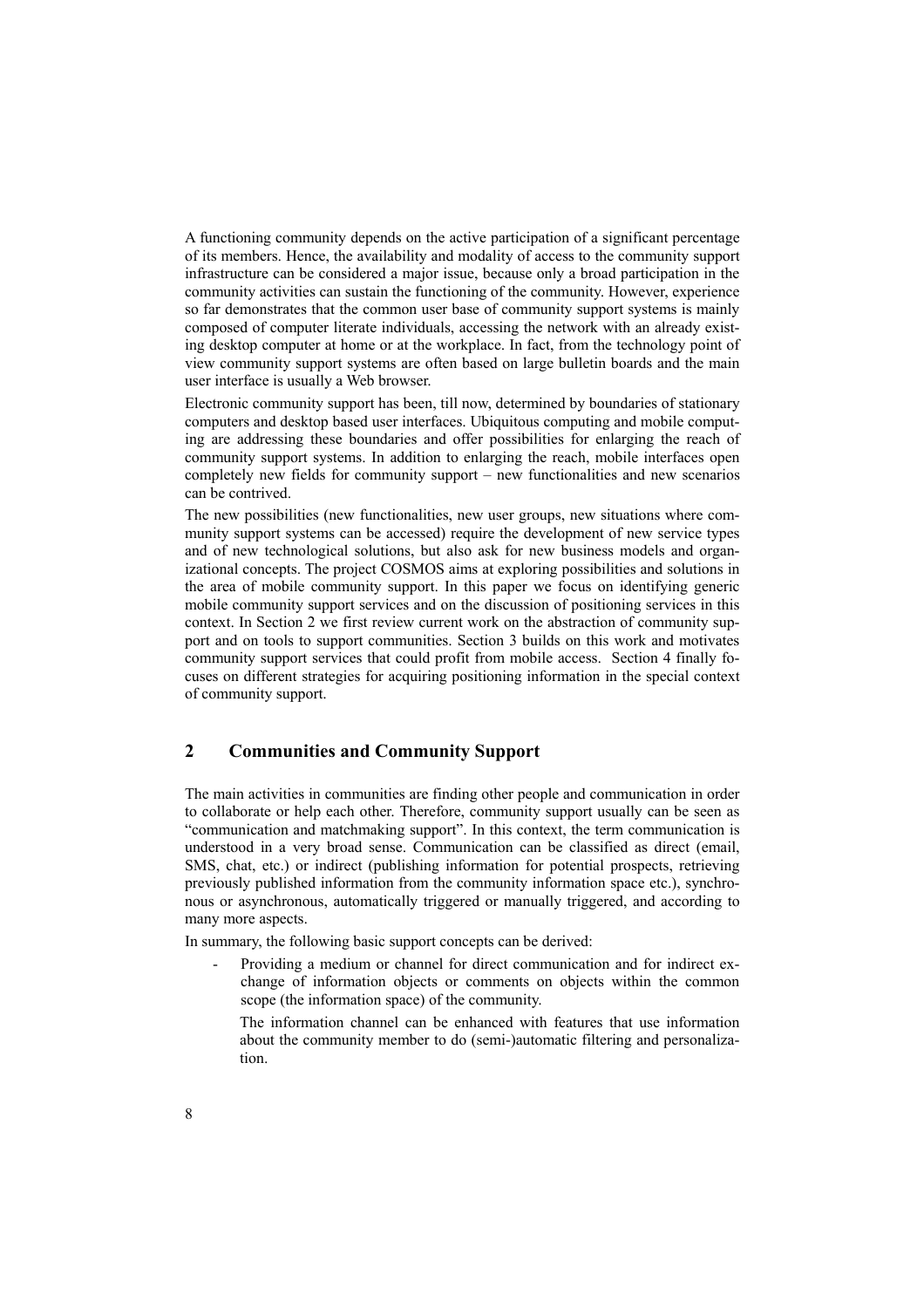- Providing awareness of other members and helping to discover relationships (e.g. by visualizing them). This can help to find possible cooperation partners for direct interaction (matchmaking, expert finding).

Using networked computers for supporting communities can be tracked back to the beginnings of the Internet (Hafner and Lyon 1996). Current solutions mainly consist of bulletin board like systems, which are often integrated in different information offerings, and of different awareness and direct communication tools (see e.g. Ishida 1998a, Ishida 1998b, Michalski 1997).

We believe that electronic support for several types of communities, especially local communities (built around a locality, meetings in physical space) can only be successful if the access to the support infrastructure is broadly extended into the real places through new user interface metaphors mixed with classical community support media, and not only offered through home or work desktop computers. It should be possible to use community support platforms "anytime" and "anyplace" – one should no longer need to go to special (work-)places to interact with other community members .

Some projects have already started to tackle this objective. For example the project Campiello (Agostini et al. 2000, Grasso et al. 2000) was targeted towards the development of a community support system for the tourist domain. The main problem addressed was the fact that even while information systems are available anytime and anyplace they

- are not smoothly integrated into all interaction and task situations some tourists would like to interact with the information system when walking around in a museum, and
- are not available to anyone especially computer amateurs are quite reluctant when it comes to interacting with a community support application via desktop based Web user interfaces.

In Campiello we investigated the idea of using "the cheapest mobile device available", namely paper forms, and worked on better interfacing of paper forms with electronic information systems. People could write their comments on paper cards and get recommendations in paper form (Koch et al. 1999) – this can be seen as an intermediate step to fully connected mobile devices.

# **3 Context-sensitive and Location-based (Mobile) Community Support Services**

The first mobile services that can be used for community support are already deployed. The most popular service is the Short-Message-Service (SMS). This service enables users to send short messages from their mobile device to other users mobile devices. In addition to SMS several prototypic matchmaking or location-based information services are currently introduced (e.g. FriendZone by SwissCom). However, these services do not make extensive use of mobile context information or are technology-focused solutions not designed with the idea of community (support) in mind.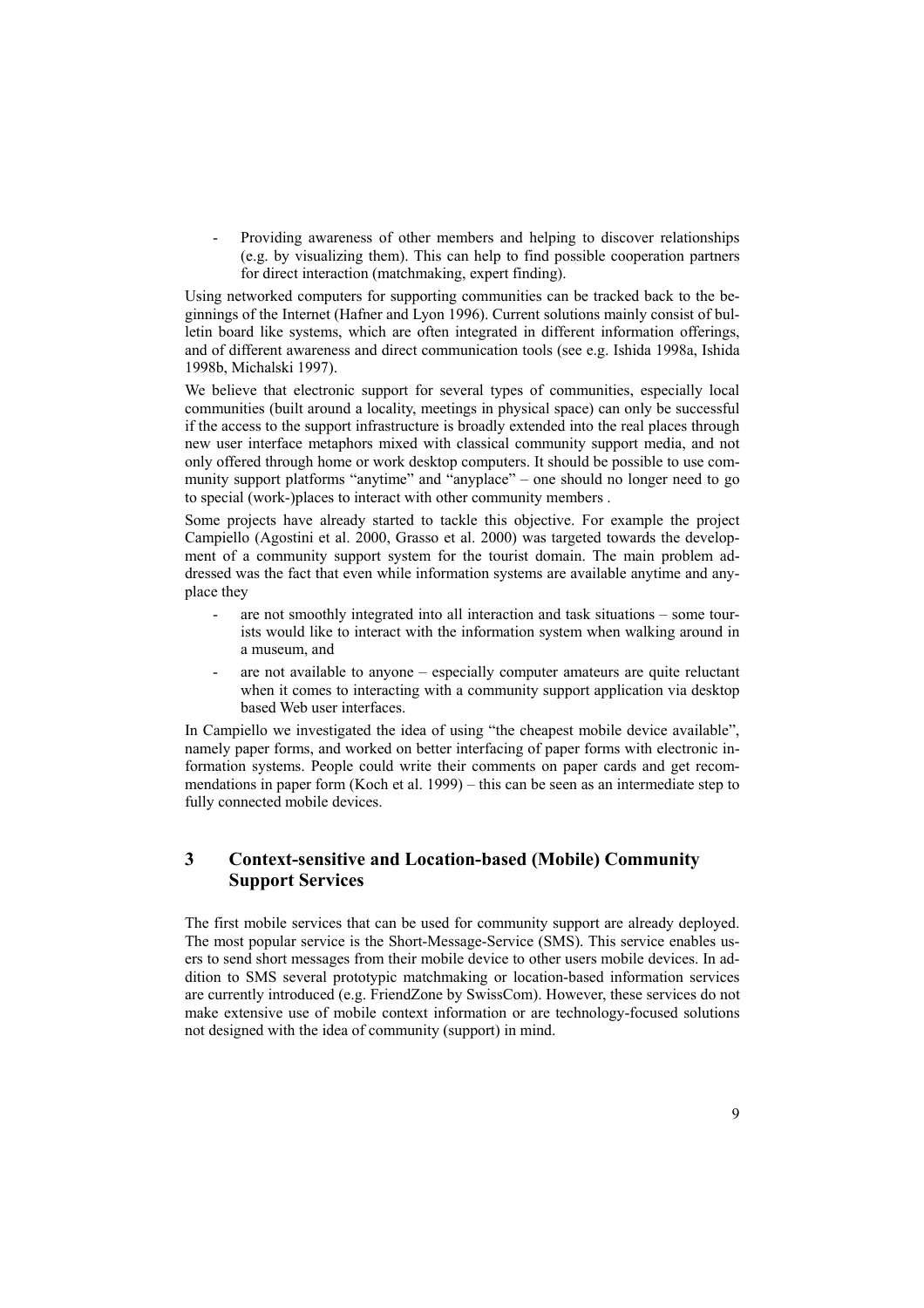Much of the work in research on mobile services has dealt with technology issues such as limited battery life, portability and location discovery. User-centered research of mobile support emerged in the work support area and is just now extending into general collaboration support (see Churchill and Wakeford 2001, Grinter and Eldridge 2001, Luff and Heath 1998, Perry et al. 2001).

There is a need to explore the possible space of mobile community services in a more general manner. In the COSMOS project we have therefore started with some scenarios for mobile community support and then have derived basic categories for mobile community support services (based on the generic community support services motivated in Section 2).

Here one example for a usage scenario from the lifestyle support domain:

*After a laborious college week, 20-year old student Susan is having dinner with her best friend Petra in the pub "Future". Via her mobile device, Susan is continuously connected to her mobile online community "Munich Community (Muccom)". Through Muccom she informs a group of ten friends (her "buddy" network) that she is currently staying at the "Future" pub and that she intends to go to a club at 11 p.m.. At 10 p.m. Susan's friends Stefan and Holger enter the pub. They have received the information (via Muccom) that Susan and Petra are there and that they intend to go to a club afterwards. Through the news service they receive the information that the club "In-Dance" will be giving a party tonight with the motto "Space-Night". The party is said to be very hip, at least according to the club, which posted the information in Muccom. Holger and Susan check whether somebody from their buddy-network is already at the club. Holger finds out that his friend Sven is there and contacts him. Sven dissuades him from coming, because the club is rather empty and drinks cost twice as much as usual. But Sven has found out through his "buddy network" that the club "Alternative" has spontaneously arranged a Samba party after the arrival of a group of Hispanic tourists. Holger contacts the other community members and tells them about the situation. They decide to visit the "Alternative" …* 

In addition to the anytime, anyplace features (access from everywhere and at anytime, being accessible anywhere and at anytime) the extension of support for communities into the real world via the integration of mobile end-devices makes a broad spectrum of context data available for communication services. The most important contextual information is the information of someone's whereabout (the current location). Other contextual data include the interaction in which the user is currently involved, the temperature outside, the velocity and direction of movement etc. In general we can understand the context of a (mobile) user as all data that is measurable by sensors and that can be reasonably represented in a computer in order to improve the quality of services.

Previous systems used contextual data in location based information services. For community support we are thinking of location and context based communication services. In the following we will discuss possible service categories according to the basic community support concepts presented in Section 2.

### **3.1 Services for matchmaking**

Matchmaking is the process of bringing together people that have common attributes. This can be done proactively by pointing to a person that might be interesting to contact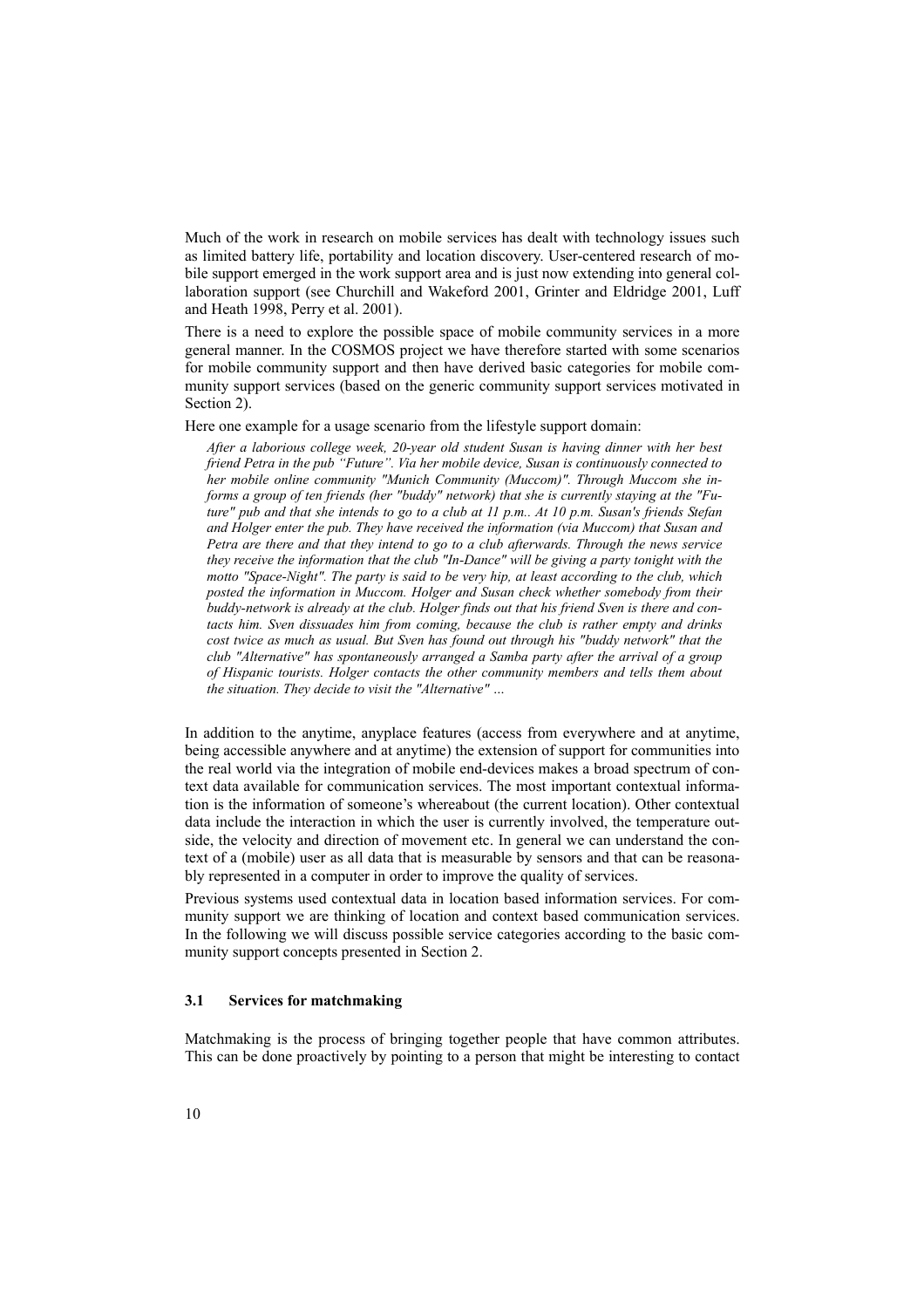(and displaying an explanation why) or non-proactively by simply providing information about who is around (a topic, a place) and visualizing interesting (public) features of these persons.

The features of mobile devices that can provide new services are

- 1) that it is possible to query from everywhere or to be notified of possible contacts at any place, and
- 2) that location and other context attributes can be taken into consideration for selecting contacts. These features make it possible to use matchmaking for spontaneous activities and for immediately meeting face to face (if contacts where selected based on similar location).

Implementing such features in a community (platform) might help in addressing the privacy issues that usually come up when using and presenting user profile information. A community can be a perfect place to control access to such attributes by capturing and defining relationship networks that can be used to define access control.

### **3.2 Services that support synchronous communication**

Synchronous (speech) communication is currently the most important use of mobile devices. Synchronous communication can profit from being embedded into a community in different ways. First, community platforms can provide more powerful functions for reachability management. Users can specify rules and parameters in their profiles that enable other community members to look up the reachability status of someone they want to call before actually placing the call.

Knowledge of other user's profiles and contextual data (which can conceptually be regarded as part of the profile) can substantially increase the power of a reachability management component by e.g. automatically detecting a business meeting by deducing it from the fact that a certain number of co-workers are in a room together. By monitoring not only the motions and contexts of single persons but also the motions and contexts of groups of persons, a much broader basis for the application of machine learning algorithms for inductively learning reachability patterns will be given.

# **3.3 Services that support asynchronous communication**

Sending asynchronous messages (email, SMS, etc.) is a very effective way of communicating and profits much of the community scenario and the mobile scenario as well. Sending messages to groups of people that are defined through combinations of attributes is one possible application. E.g. the groups can be defined as "the group of people with a current location near me" or "the group of people with a future location near xy" (tagging messages to places). Besides manually triggered asynchronous communication, automatically triggered communication (push services) are very useful too. E.g. the system can inform users of other community members around, or of information that is useful to groups of community members around.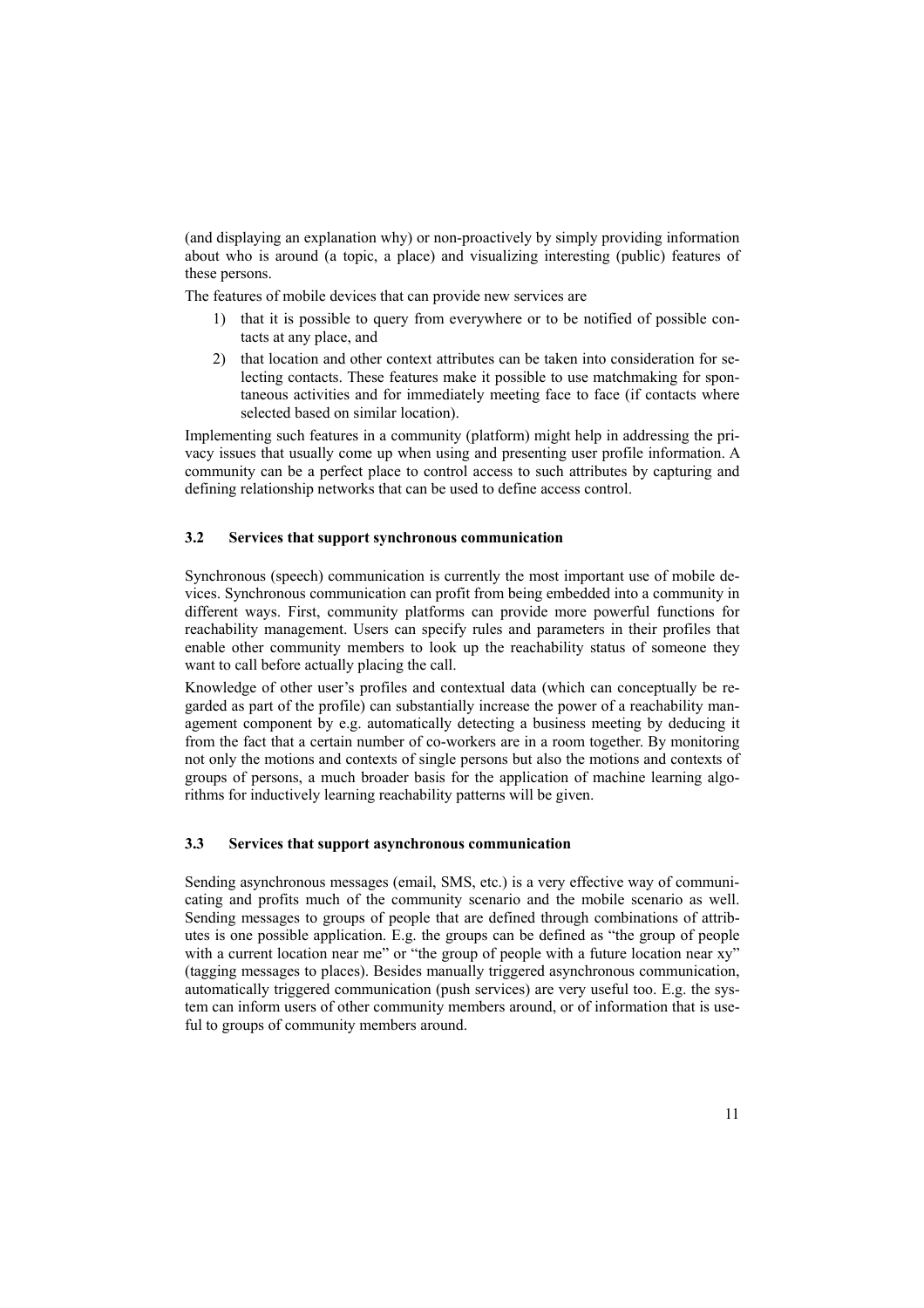### **3.4 Current state of the project**

We are currently in the state of implementing a basic server infrastructure providing the services that have been described in the previous parts. Since context-awareness and especially location awareness is one of our main goals we put a strong emphasis on a suitable framework for the detection, storage and transformation of positional data. In view of transformation of positional data we rely on commercial geocoding services and commercial geo-spatial data-sets which allow to transform different location representations into one another.

# **4 Community Positioning**

The location and positioning services are a central part of mobile community services. They are needed for information service like "where is the next pub", for communication services like "who is at the moment in this special pub", and for group communication services like "where are my friends and where is the best meeting point". The location information has a very special role. The more exact and the more current the position of the community members is known, the better location based services can be offered to the community members. The ideal situation would be to have a database with the exact current position of each community member, which is refreshed every second. Unfortunately, by now, it is not possible to have such a system. The computation of the position depends on the technology, which is used. E.g. the GPS (Global Positioning System) is very exact, but the receiver costs a lot of money and even the stand-by function consumes a lot of power. For mobile devices as used in mobile communities, there is not much power available. Less exact positioning can be provided with mobile networks like they are used for mobile phones. There is even no additional hardware needed for some positioning methods. Unfortunately, the positioning process costs money, so it is worth considering different refreshing methods for the community member's position. Questions like this will be discussed and answered in the following sections.

#### **4.1 Differences between Location-Based Information Services and Mobile Communities with Location-Based Context**

Location based services are not a brand new thing. GPS (Global Positioning System) based services like car navigation, fleet management or tracking services are available for several years now. Five years ago, another way to provide location-based services has been developed: In mobile phone networks, it is possible to get the position from the surrounding base stations. With a WAP (Wireless Application Protocol) mobile, it is possible to get location-based services like finder services or accounting services. One big advantage of this method is, that no expensive additional hardware is needed to use one of this services.

But all in all, most of the available location-based services have all the same characteristics: The user wants to get information in context to his current position to use this information on his own. The services are typically "pull" information services. The initiator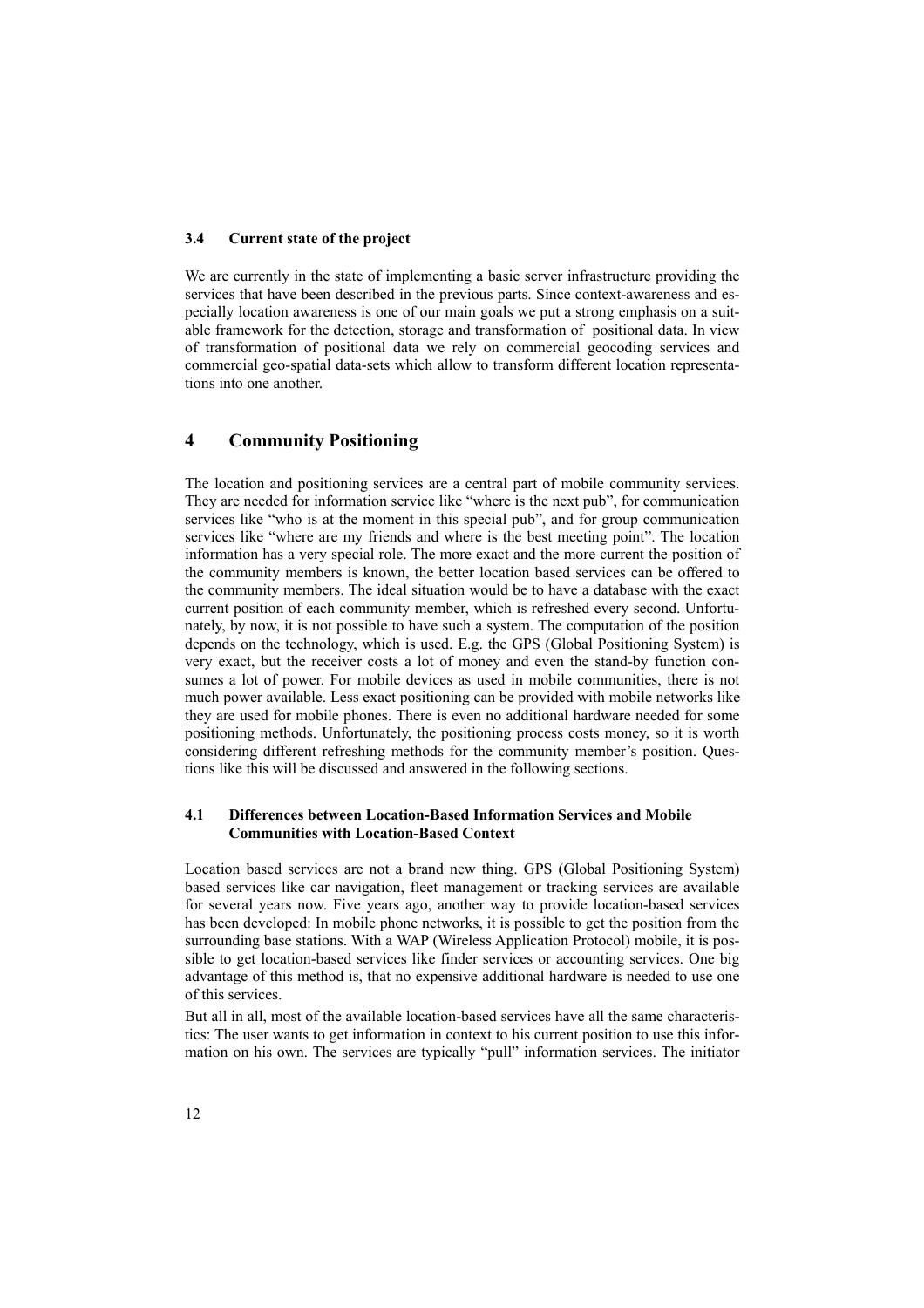asks for special location-based information, and therefore the position is calculated. There is no interference with any other user or member of the system.

The mobile community with location context is different. The location-based services developed for the COSMOS project are implemented in a central server. The positions of all community members should be known in the server in order to provide the services. The services consist of complex instructions with mostly communication character (E.g. friend finder services, or location based push services).

The mobile community with location context can be seen as evolution of the locationbased information services. In location-based information services one's location information was only important for oneself. In location-based community services the location information from each community member will help all the other community members. With this information, the community is able to offer services, which have not been seen by now.

#### **4.2 Positioning techniques for mobile communities and mobile networks**

There are a lot of different positioning techniques to get the member's position. These techniques differ in many characteristics: handling, exactness, technical request and costs. We now will discuss the different techniques in the context of mobile community support.

### **4.2.1 Manual input**

The manual input of the position is the easiest possibility to get position information. There is no additional work needed, because the community member finds out his position and sends it to the system (e.g. he knows his position or uses a GPS receiver). This can be done in different formats:

- 1. Area format, e.g. town, district or municipal area. (E.g. friend finding or weather information)
- 2. Exact position input with address input. (location based services like stick a information at one geographical point)
- 3. Exact position input in geographical format. (the most exact positioning technique with extra hardware like GPS receiver)

In order to enter the position information manually, an input mask should be offered to the community member. Except connection charge, there are no additional costs.

To make entering positioning information more convenient for community members, a smart input method could be used. (E.g. the user type in the first letters of his address and the system shows him a choice of possible addresses. Now the user chooses the right one.).

The most convenient method of the manual input method is the input via pre-defined locations. Therefore, the user has to define the locations he will be at usually. Then he only chooses the location he's located at the moment. Even community wide keywords are possible, which all members can choose from (e.g. special places in a town). Therefore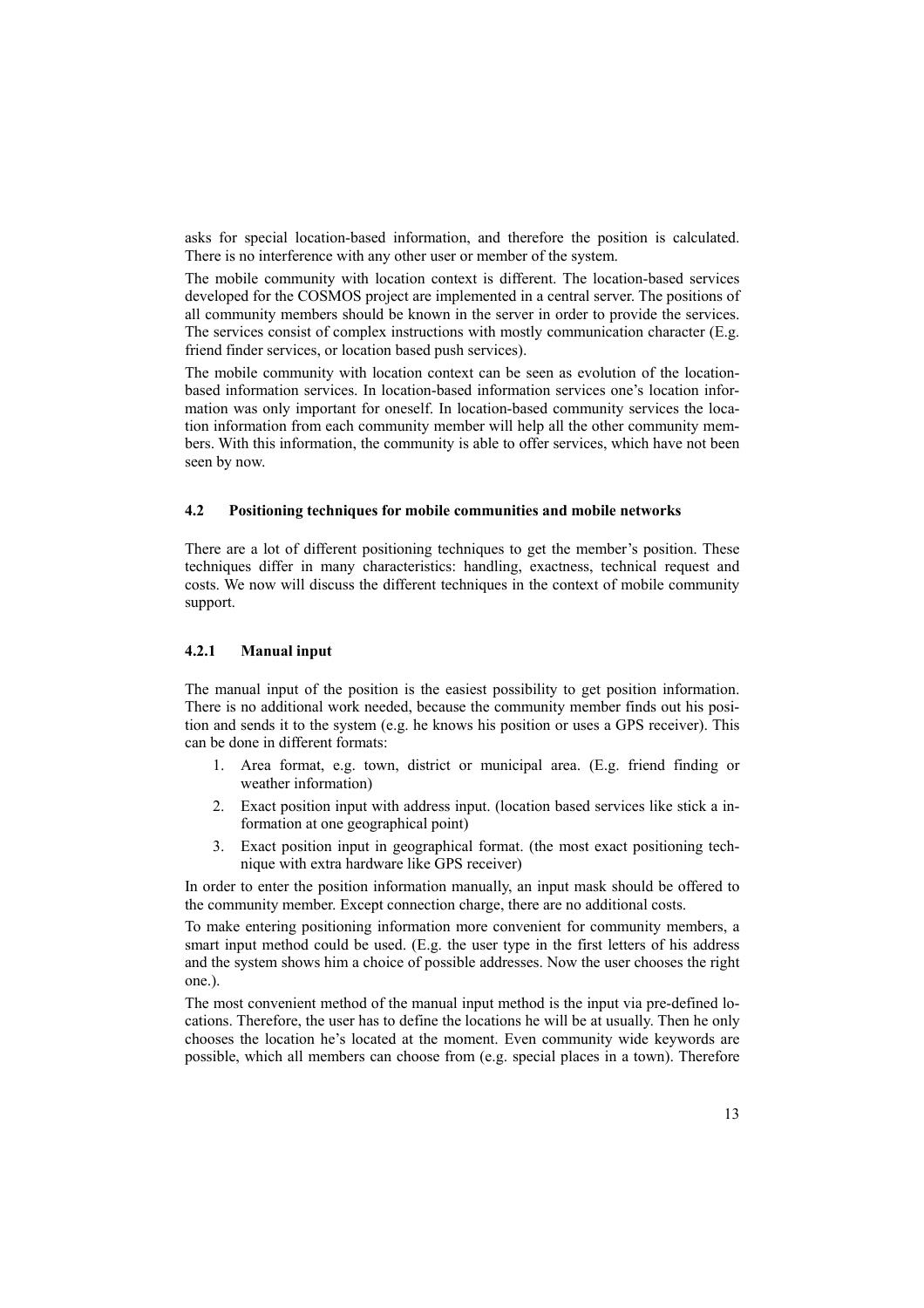all community members help to create a big database with all important location keywords for the community.

A timetable of locations could as well be possible (e.g. from Monday to Friday 8 a.m. to 3 p.m. I am at work at Munich, Arcisstr. 10, on Tuesday 7 p.m. till 9 p.m. I'm on my sports lesson in location xy). The user can define his rules to describe exactly his location movements.

The main advantage of manual input is its flexibility, the low requirements additional for hardware and network infrastructure, and the user control of privacy. The main problem is the need for user action to update the location information. When up to date information is needed automatic update and implementation of privacy control on the server is preferred.

#### **4.2.2 Positioning in wireless networks**

- In mobile phone networks there is the possibility to calculate the position relative to base stations. This is done by triangulation with the signal arrival times from different base station to the mobile terminal. The information about the base stations' location it needed in order to translate the relative position to geographical positions.

### *Network based positioning in wireless networks*

Here the mobile networks include a location server. It calculates on demand the positioning information for each user in geographical format. With interfaces, the third party service provider can get the positioning information in order to offer location-based services. All known methods for positioning are possible. This is the most common method for location-based services in mobile phone networks.

#### *Terminal based positioning in wireless networks*

For terminal based positioning, a logical unit in the mobile terminal and information about the base stations' geographical position is needed. The logical unit reads out the important positioning information (Cell ID and/or signal strength and/or surrounding cells) and sends them to an independent location server, which has a big database with the base stations' geographical positions. Then the server calculates the geographical position and returns it to the mobile terminal. Logical units in the mobile terminal could be Smart Phones, PDAs or even the SIM Application Toolkit. The biggest problem for terminal based positioning is to get the base stations' geographical positions, because the mobile network operators are not releasing this information.

# **4.2.3 Positioning in wired networks**

Mobile community members will not only work with mobile terminals. Some of the interaction in the community will also take place from wired computers (home computers, computers at work/university or even computers in internet cafes).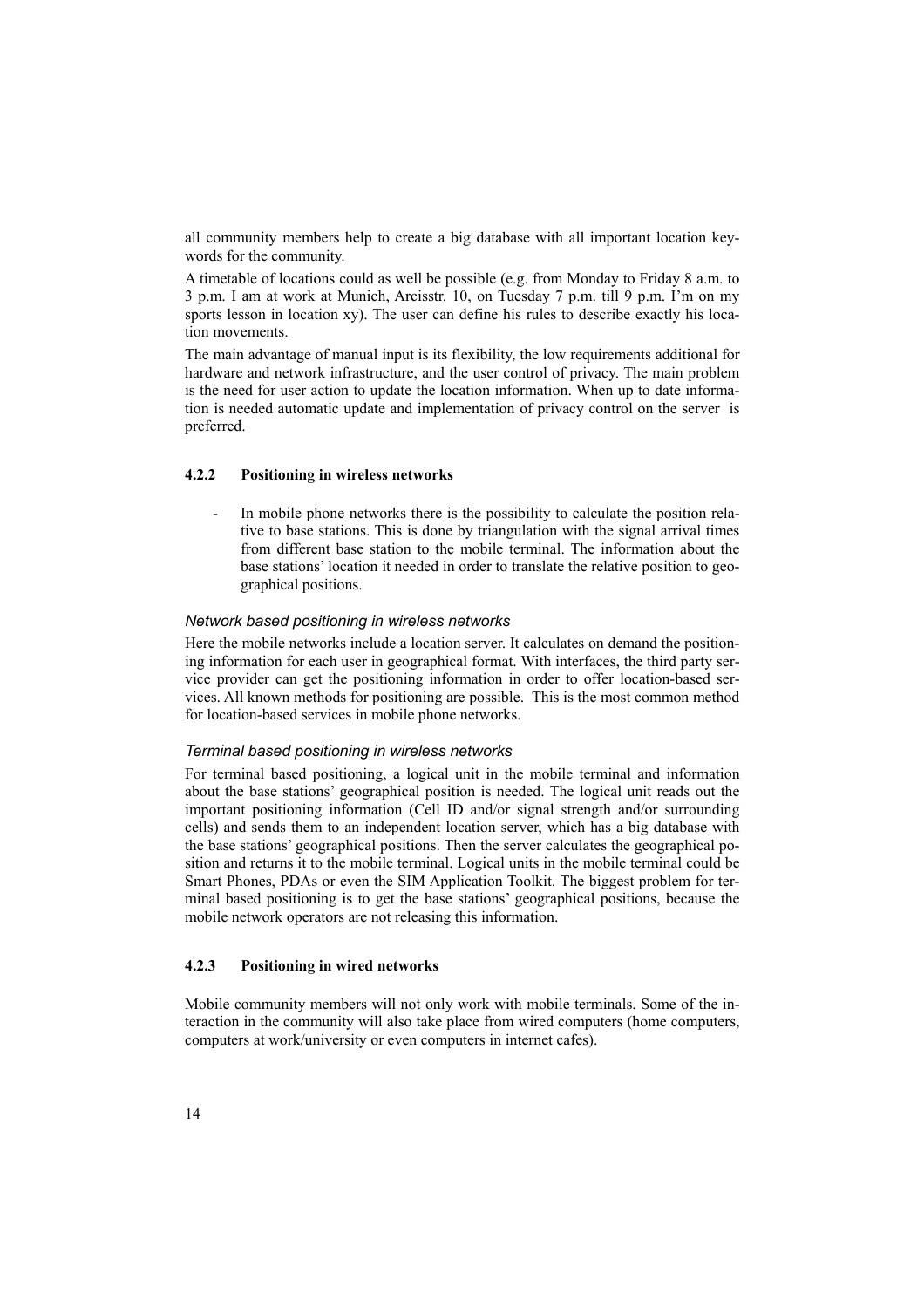So we should also look at retrieving position information when the user is working from a stationary computer. Since stationary computers are not part of a mobile network, the main information for the location is the computers' IP address. An IP address is a unique number in the whole Internet. It is separated into net-id and host-id. If the community server has a database with information about IP address and geographical position available (globally or only selectively for the supported area and the community members), the system is able to derive the client's position (e.g. the IP addresses from the university are best known as well as the geographical position). This database has to be built with reference to the users' profiles. Even if there is IP address masquerading by the Internet service provider, the community server is able to find out the network id and therefore the service provider. Then the community server knows the member's profile (user xx always uses service provider yy to connect to the Internet at home), then it is possible to get the position of a community members which is connected through a stationary computer to the community system.

### **4.3 Transfer protocols and positioning requests**

In mobile networks, each byte sent or each second online time, costs money. Therefore, the mobile community communication protocol for the positioning aspect should be very effective in order to be not too expensive to the community member. Unneeded overhead is not acceptable. There are three different position update methods for achieving this goal:

- 1. Manual controlled position update: The community member decides when there should be a position update. With user profiles and position timetables (described in manual input) this method is the cheapest method. The community user only pays when he wants to be positioned.
- 2. Time controlled permanent update: The other extreme. Each predefined interval, the community member's position will be updated. This method is useful for community members, who're always on the move with unknown locations.
- 3. Location update on demand: The user's position is calculated on demand. If there is a positioning request for a special user by the community system or an other community member in order to use it for a special service , the system requests the positioning information from the user, calculates and then uses the result for location based services. This is this most effective, but slowest method. For each positioning request on each user, the system has to ask for the user's position. This means traffic and time delay.

In addition to the positioning request methods, there are several transfer protocols for sending the positioning information to the community server. The most common protocols are:

- 1. CSD (Circuit Switched Data): The normal dial up connection to a WAP Proxy. It is charged time orientated.
- 2. GPRS (General Packet Radio Service): A new service for high data transfer rates. The mobile terminal is always connected. This service is charged volume based.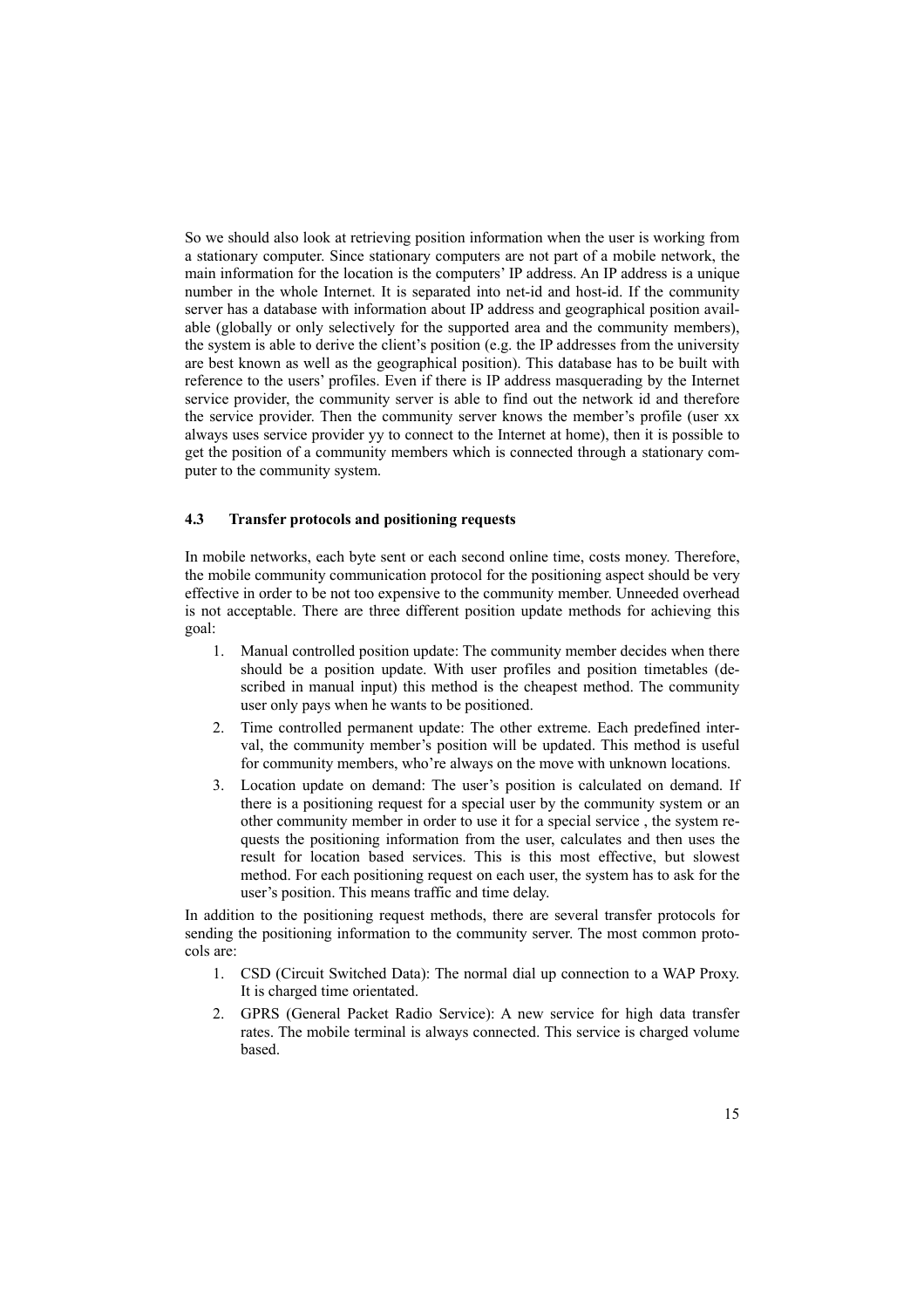3. SMS (Short Message Service): A very popular service to send small messages (<160 letters). The positioning information could be sent by SMS to the system server.

All in all, there is no optimal positioning request method for mobile communities. The optimum depends on the hardware, the positioning method and the transfer protocol in combination. E.g. for terminal based positioning with GPRS, the permanent positioning could be useful and not too expensive (if you have a programmable terminal.) But if you need network based positioning, the positioning request method should be another one, because for each calculated position the network provider requests money. Here the positioning method "on demand" or "manual controlled" would be best.

The positioning request methods, the transfer protocols and the positioning methods all depends on the user's desire and payment will. There can even be a strategic alliance with network operator found in order to get a cheaper positioning. But all depends on the community members desires. If he wants the community to get his exact position at any time (best for every location based service in the mobile Community), he should get it 8and pay for it), as well as if he doesn't want to spend too much money (and get a worse positioning method). The user should decide him self. The mobile community system must be able to deal with all users' desires.

# **5 Conclusions and Future Work**

In this paper we have given a brief introduction to mobile community support and have presented some ideas for mobile community support services. The main points here were to make the anytime, anyplace feature and the additional context information available for different communication and matchmaking services. Embedding this functionality in a community platform can help with different trust and privacy issues.

In the project COSMOS we are building on these first ideas. We are currently designing services and a support platform for two prototype communities in the domains lifestyle and healthcare. With these prototype communities we will test and further develop our ideas about useful services and continue our work on the basic challenges with mobile community support. Thereby, we will address both technical challenges like server platforms that support different kinds of devices, modules that do context adaptation, sensors for generating context information, and non technical ones like the thorough analysis of community needs with a sociological perspective and business models for the platforms. Results will be published on the project website at [http://www.cosmos-community.org/.](http://www.cosmos-community.org/)

In addition to our work on COSMOS we are also looking into implications of mobile community support for the workplace of the future. Here we think, that the introduction of mobile access technology and of community platforms might lead to a revolution similar to the one started by the introduction of networked personal computers. This area goes further than the one addressed in COSMOS – as telework and groupwork it will involve several disciplines from Economics, Business Administration, Informatics to Psychology and Sociology.